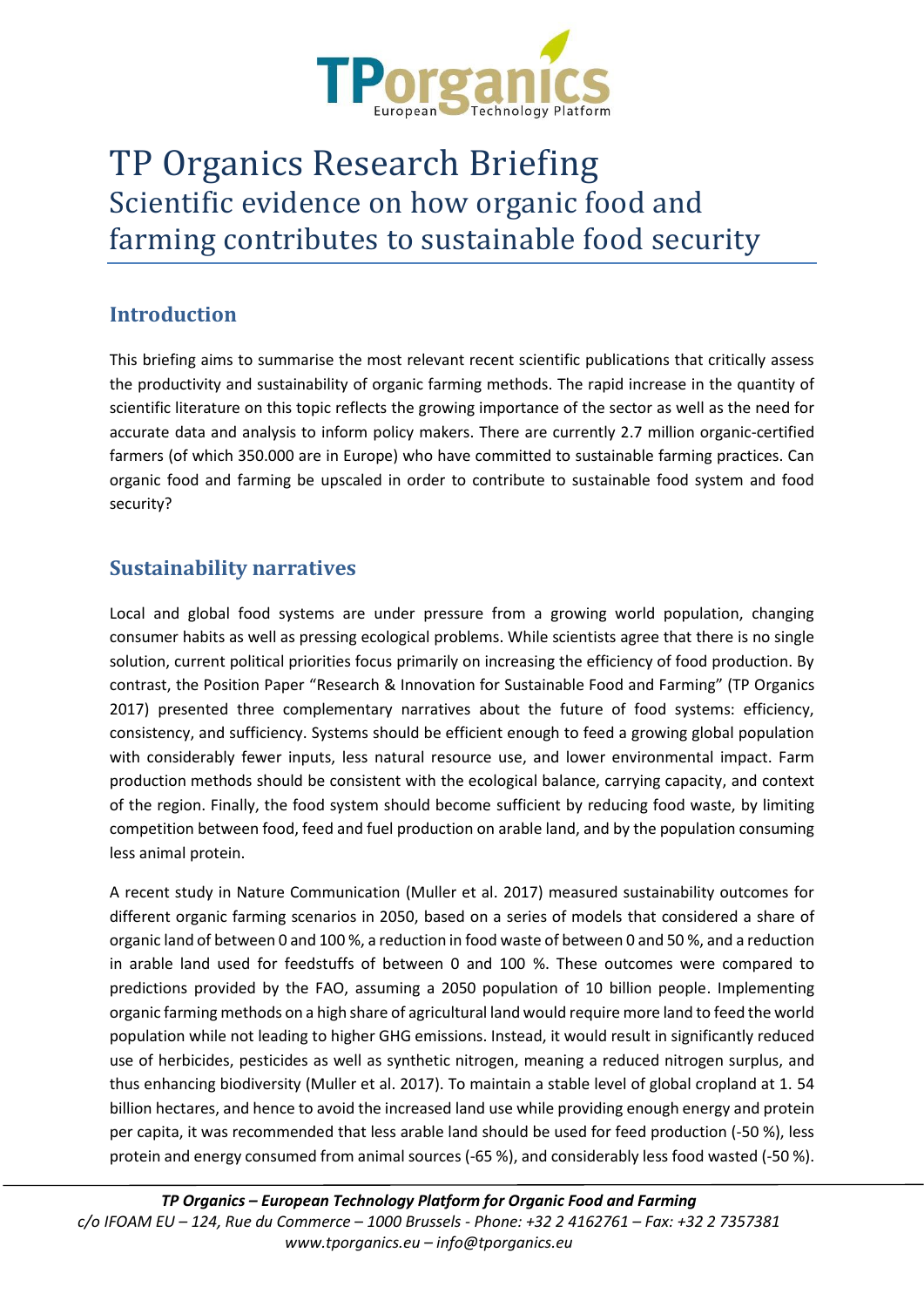

## **Sustainability trade-offs**

The above study illustrates that when developing future food systems, there is a need to consider the trade-offs between social, ecological and economic performance. Maximising one aspect – such as the yield of crops and livestock – therefore conflicts with other aspects of sustainability. Organic farming (see Seufert et al. 2017), alongside other agroecological farming approaches and most ecological intensification strategies, shows lower yields. It still lacks scientific support, leaving potential for improvement. For this reason, TP Organics has advocated for a substantial increase in research spending to overcome technical difficulties and bottlenecks faced by organic farming and other system-oriented strategies.

While there is an important debate on whether organic farming is efficient only per unit of area rather than per unit of food output, this focus on efficiency only is partly misleading. Some negative environmental externalities such as GHG emissions are global in nature. In this case, organic farming tends to perform worse than conventional farming. For instance, nitrous oxides emissions per kg of food produced are higher for organic farming compared to conventional crops when the yield gap exceeds 17 % (Skinner et al. 2015). On the other hand, most environmental impacts are relevant within local ecosystem boundaries. Here, measures that relate impacts to total areas are most appropriate, and organic farming tends to perform better than conventional farming. For instance, nitrates or pesticides leaching into the ground water compromise the quality of local drinking water sources. Farming may harm the soil microbial and faunal biomass that is important to rebuild and maintain soil quality, and to reduce susceptibility to erosion. It may also adversely affect weed and insect diversity that, in turn, affects bird populations via the food chain. The latter are significantly higher on organic farms (Christensen et al. 1996, Kragten & de Snoo 2008). Thus, performance both per agricultural land area and per ton of food produced must be considered when looking at the ecological and social impact.

## **Economic performance**

#### *Yields and productivity*

The per area yield gap between conventional and organic farming has been extensively investigated, with several hundred field trials and pair-wise farm comparisons (300-400 experiments), particularly in temperate zones (Europe, USA, Canada). Most scientific meta-analyses estimate the mean yield gap of the two systems in temperate climate zones to range between 20-25 % (Seufert et al. 2012, De Ponti et al. 2012, Ponisio et al. 2015). However, data from arid and tropical climates are anecdotal only, and hence excluded from these meta-analyses. The meta-analysis by Ponisio et al. (2015) shows that productivity in organic crop rotations is limited due to nitrogen use and availability, phosphorous uptake in very alkaline and acidic soils as well as shortcomings in organic management, particularly in terms of weed, pest and disease control. For organic farms to increase productivity per unit of land, a high level of crop sequence diversification and mixed cropping were recommended (Ponisio 2015).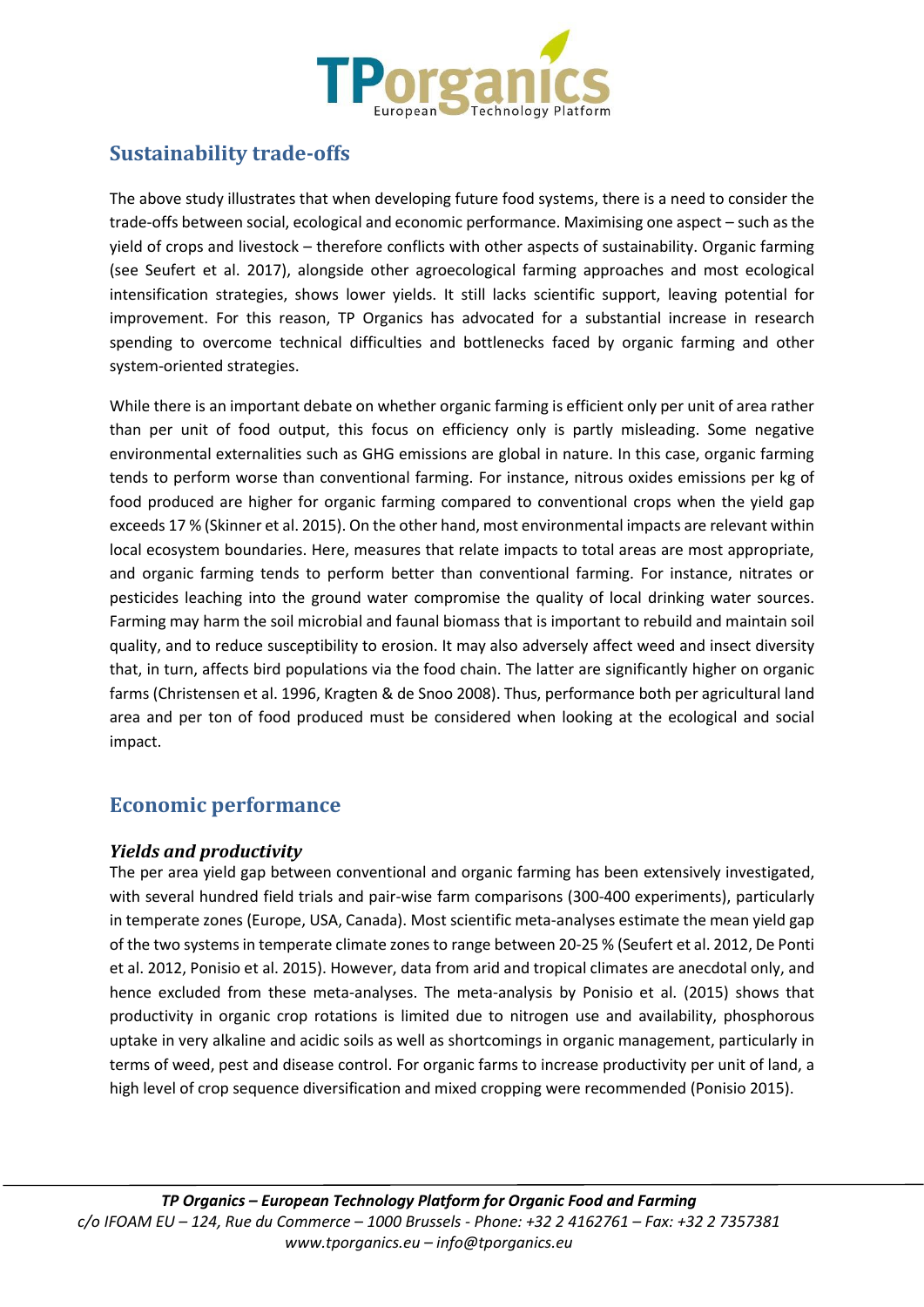

Another meta-analysis indicates that organic farms are more resilient in water-restricted and droughtaffected sites. It primarily gathered data from a study of more than one million farms in Africa (Hine et al. 2008), and further found that the yield of the organic farms was 116 % higher than on conventional farms. Organic farms are therefore likely to be more productive per area than conventional farms in such locations, both in the short and long term. The most important factors that positively correlated with higher output on these organic farms were those that made better use of natural capital such as building soil fertility, improved on-farm and in-field biodiversity as well as of socio-economic factors, e.g. improved human and social capital.

Many scientific studies consider productivity in terms of total factor productivity (TFP). As organic farms are usually low-input systems, their TFP is often better compared to conventional farms. Based on a 40-year comparative field trial with a seven-year crop rotation, Mäder et al. (2002) pointed out that there was 34-53 % less energy use and 97 % fewer pesticide inputs for organic than for conventional arable crops per unit of land area.

#### *Farmer income*

Many scientific studies have shown that organic farmers perform better in terms of income. This is due to lower input costs, organic price premiums in the market, and state support schemes (mainly in Europe) but also to the ability of organic agriculture to increase the economic resilience of farms through farm and crop diversification as well assoil fertility building. A meta-analysis of a global dataset spanning 55 crops grown on five continents compares the financial performance of organic farming. The profits of organic farms are 22-35 % higher compared to conventional farms due to organic premium prices (Crowder & Reganold 2015).

A long-term field study under tropical conditions in Madhya Pradesh, central India, compared the economic performance of rotations of soybeans, cotton and wheat (Foster et al. 2013). Although lower during the first year of conversion, for all crops and the first four rotations, the gross margin was significantly higher for organic compared to conventional farming. The field trial also included an evaluation of a conventional system with GMO Bt cotton that did not perform as well as the organic systems. In the second rotation cycle, the organic crops produced a 25 % higher gross margin than both the conventional and the GMO Bt crops (Foster et al. 2013).

#### *Employment/job creation*

Scientific evidence available regarding the labour requirements of organic compared to conventional farms indicates higher labour requirements per hectare of organic compared to conventional arable farms whereas similar or lower labour input is reported on organic livestock farms. Results for other farm types are mixed (Orsini et al. 2018). Additional labour is required when farms also engage with direct sale and on-farm processing. Organic agriculture increases the demand for labour in rural areas compared to other systems (Lampkin et al. 2015). In France, employment in organic farming increased by an average of 9.5 % per annum between 2012 and 2017 while average employment fell by 1.1 % in the rest of the agricultural sectors (Agence Bio 2017).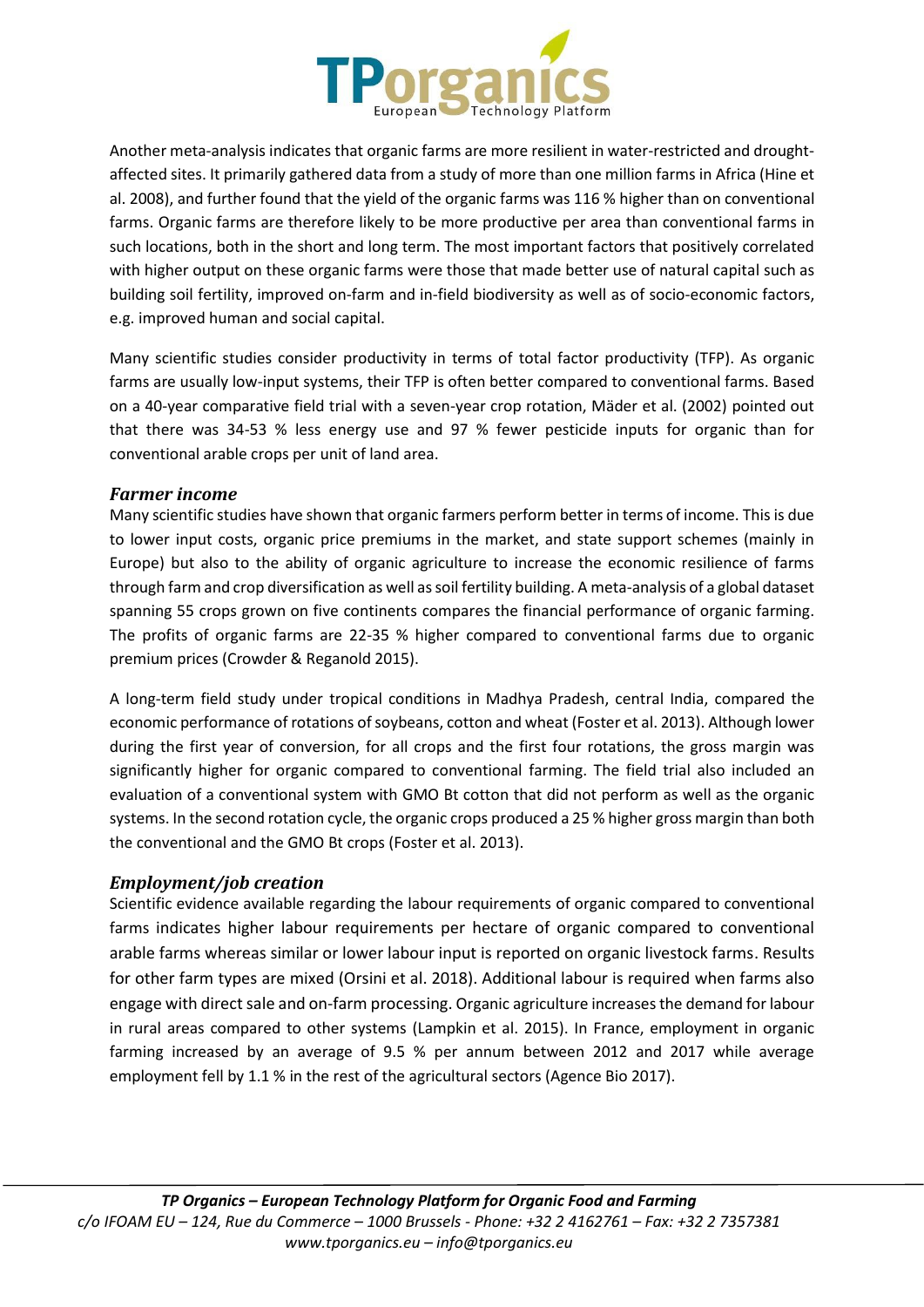

#### *Demand/market data*

When considering future research priorities, the strong growth in size of the organic market in recent years should be taken into account in order to better understand the impact of organic agriculture and its sustained potential. Organic-certified markets have grown – even throughout the global financial crisis – thanks to a new generation of health-conscious consumers that emerges both in Europe and globally. While most of the farming sectors in the EU have been facing a period of contraction, organic agriculture has demonstrated strong growth that even exceeds the number of farmers converting to organic. In 2016, EU retail sales of organic products totalled 30.7 billion euros, this market multiplying its size by 4.7 since 2007 according to data from the World of Organic Agriculture (Willer & Lernoud 2018). This very positive trend proves that there are still many market opportunities for certified organic food as well as clothing, cosmetics, and other non-food, organic-certified products in Europe.

### **Environmental performance**

#### *Above- and below-ground biodiversity*

Organic agriculture is a system that relies on positive interactions with the landscape, farm diversification, mixed farming, crop rotation, closed nutrient and organic matter cycles as well as on nitrogen fixating plants. There is solid scientific evidence that organic farming increases species richness by 30 % (Tuck et al. 2014). Likewise, the abundance of both insects and weeds is higher in organic fields than on conventional farms (Niggli 2015), with positive impacts on bird populations (Kragten & de Snoo 2008, Goded et al. 2018). In the soils, where earthworm and microbial diversity play an important role for both yields and physical stability, organic by far outperforms conventional management (Lori et al. 2017, Mäder et al. 2002). There is moreover evidence that this below-ground biodiversity can have significant effects on the water-Infiltration rate (on permanent grassland with more than 10 years of organic management), and that this higher infiltration on a catchment level can reduce peak-flooding by 30 % (Sutherland et al. 2012, Wibbelmann et al. 2013). This also leads to substantially lower costs in flood defences due to lower peaks.

#### *Carbon sequestration, soil quality and climate change adaptation*

Recent studies highlight the potential contribution of organic farming to the mitigation of and adaptation to climate change (IFOAM EU & FiBL 2016, Altieri & Nicholls 2013). IFOAM EU and FiBL (2016) found, for instance, that a 50 % organic farming scenario in 2030 would see a potential 12-14 % reduction in GHG emissions in the agricultural sector in the EU. This is due to an increase in soil organic matter as well as a reduction in the use of mineral fertilisers. In a meta-analysis of 74 field trials with conventional and organic management, Gattinger et al. (2012) show that organic fields sequestered 450 kg more atmospheric carbon per hectare and annum than conventional fields. The mean difference in carbon stocks in the upper 20 cm of soil of the organic fields was 3.5 tons C per hectare higher compared to conventional fields, with an average duration of the field experiments of 14 years (Gattinger et al. 2012). Altieri and Nicholls (2013) additionally point out that the social and ecological management strategies used on organic farms could contribute to the development of "adaptive capacity" in light of increasingly extreme climatic events.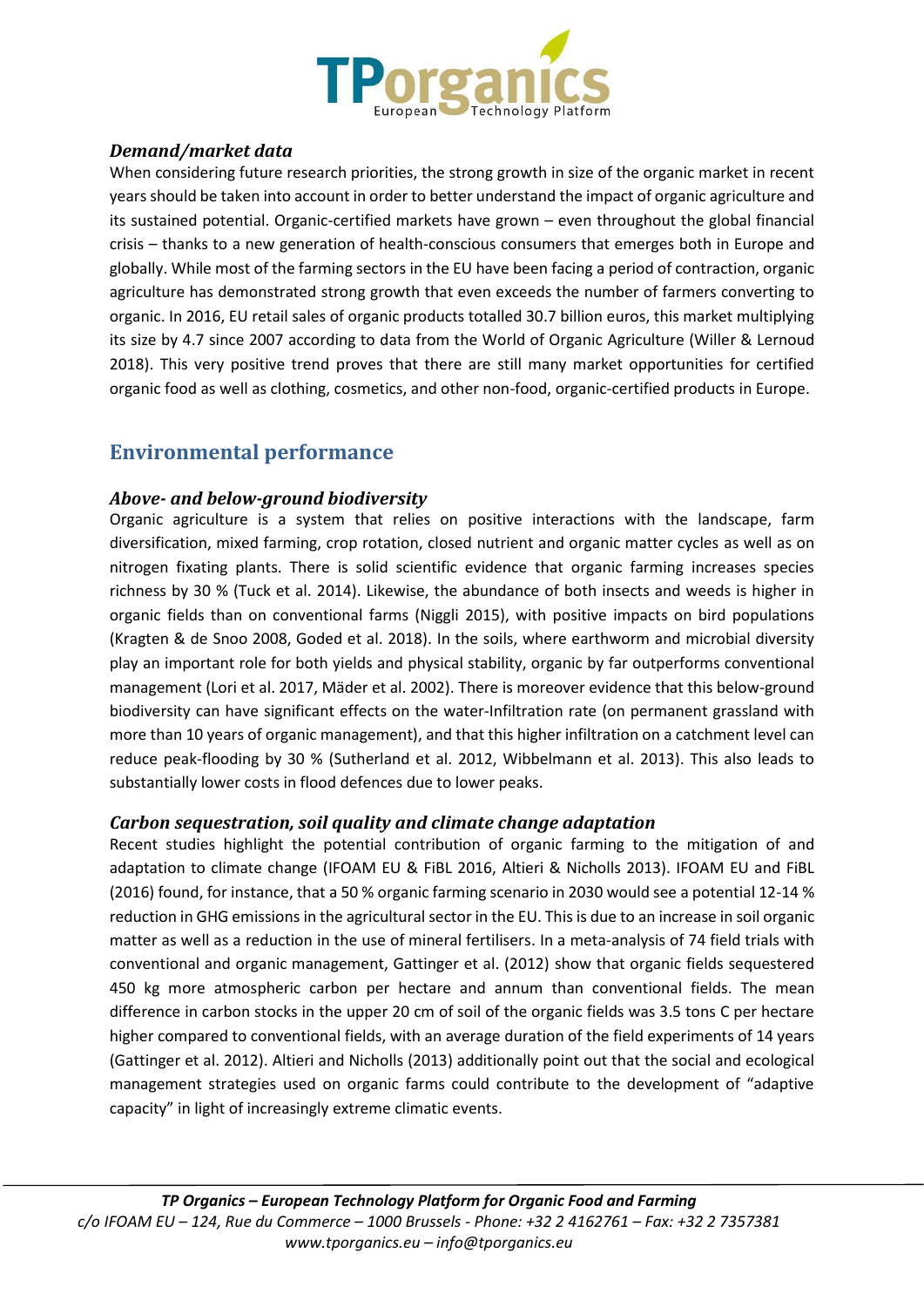

#### *Reduction of nutrient losses, water protection*

Water quality is an area where there is scientific consensus on the superior performance of organic agriculture. As no mineral fertilisers are used in organic farming, the risk of nutrient leaching and subsequent water pollution are much lower in organic than in conventional agriculture (Lori et al. 2017, Niggli 2015).

## **Health performance**

Literature on this topic consistently demonstrates the positive health effects of organic diets, mostly thanks to lower levels of pollutants in organic food as well as to higher nutritional value. In terms of pollutants, there is a significant difference in the levels of pesticides, cadmium and nitrates between organic and conventionally managed agriculture (Baranski et al. 2014). This fact alone has greatly influenced consumer opinion, and organic is perceived as healthier and more nutritious (Seufert et al. 2017). While the evidence in favour of organic food having a higher nutritional value is less extensive, studies have shown a greater presence of beneficial nutrients in organic food such as Omega-3 fatty acids and anti-oxidants (Baranski et al. 2014, Baranski et al. 2017, Mie et al. 2017).

There is still a lack of literature on the impact of organic versus conventional diets on human health, particularly due to the positive correlation between organic consumption and other healthy habits more in general. A recent study, though limited in size, has demonstrated the superior performance of an organic diet in preventing metabolic syndrome (Baudry et al. 2017). Other research shows that a 100 % organic diet can help shift the balance away from diets heavy in meat and sugar if organic product prices are reduced. These studies compare a healthy diet as endorsed by, for instance, the UK government's "Eatwell" programme, to the current average unhealthy diet (Zasada et al. 2017, Schmutz & Foresi 2017). If both diets consisted of organic ingredients, the healthy diet would be cheaper for consumers because organic meat and sugar prices are relatively higher than organic vegetables, pules and cereals. While not implying that the healthy diet is vegetarian or vegan, it does reduce meat consumption, and increases the 5-a-day vegetable and fruit intake to one of 9-a-day, with potential added positive effects on health and wellbeing (Blanchflower et al. 2013).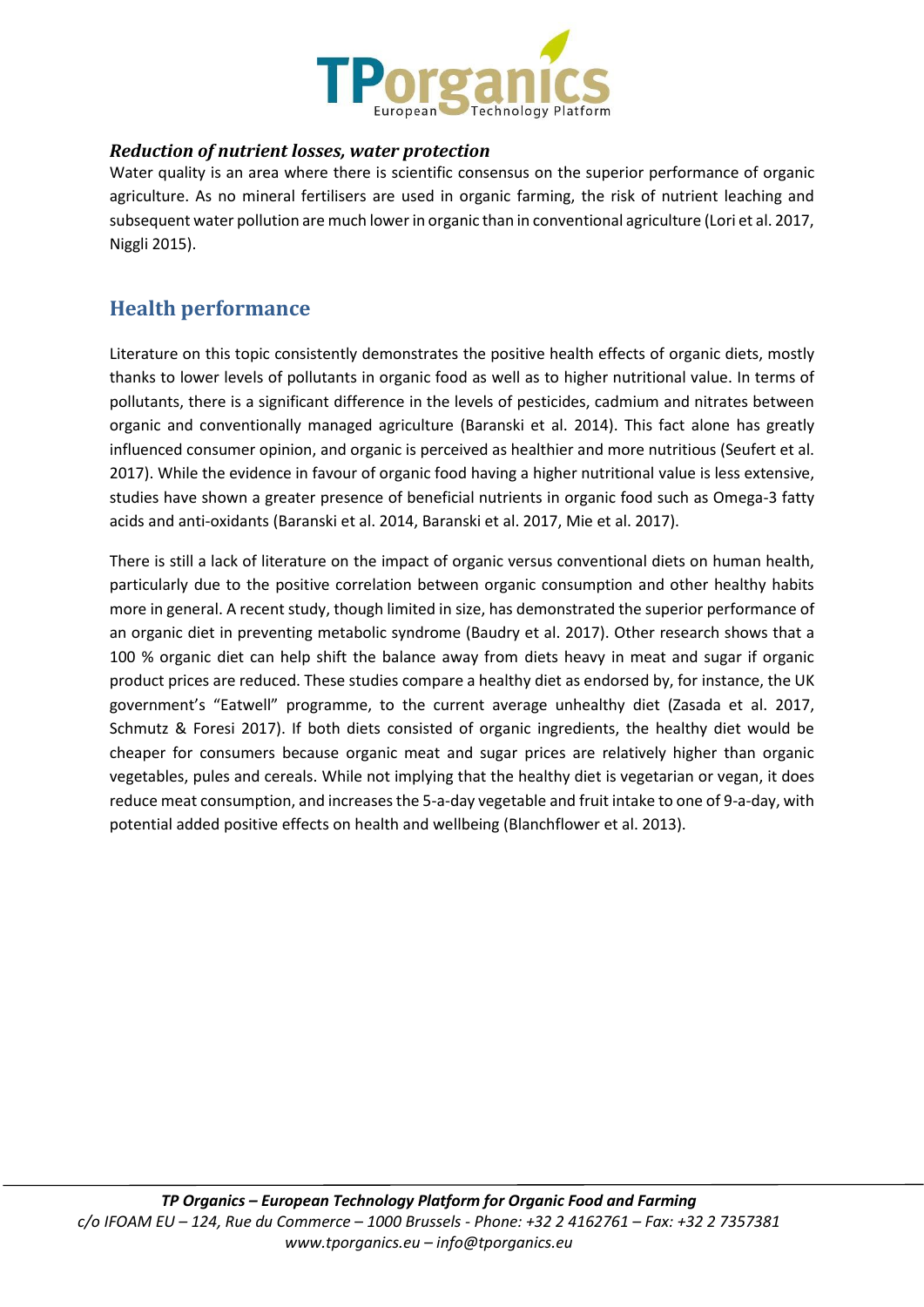

# **Bibliography**

**Agence Bio** (2017). L'agriculture biologique, un accélérateur économique, à la résonnance sociale et sociétale. http://www.agencebio.org/sites/default/files/upload/agencebio-dossierdepressechiffres-juin2018 bat\_31.05.2018.pdf [Accessed 7 Jun. 2018].

**Altieri, M. and Nicholls, C.** (2013). The adaptation and mitigation potential of traditional agriculture in a changing climate. *Climatic Change*, 140(1), pp.33-45.

**Barański, M., Rempelos, L., Iversen, P. and Leifert, C.** (2017). Effects of organic food consumption on human health; the jury is still out!. *Food & Nutrition Research*, 61(1), p.1287333.

**Barański, M., Średnicka-Tober, D., Volakakis, N., Seal, C., Sanderson, R., Stewart, G., Benbrook, C., Biavati, B., Markellou, E., Giotis, C., Gromadzka-Ostrowska, J., Rembiałkowska, E., Skwarło-Sońta, K., Tahvonen, R., Janovská, D., Niggli, U., Nicot, P. and Leifert, C.** (2014). Higher antioxidant and lower cadmium concentrations and lower incidence of pesticide residues in organically grown crops: a systematic literature review and metaanalyses. *British Journal of Nutrition*, 112(05), pp.794-811.

**Baudry, J., Lelong, H., Adriouch, S., Julia, C., Allès, B., Hercberg, S., Touvier, M., Lairon, D., Galan, P. and Kesse-Guyot, E.** (2017). Association between organic food consumption and metabolic syndrome: crosssectional results from the NutriNet-Santé study. *European Journal of Nutrition*.

**Christensen, D.K., Jacobsen, E.M. and Nohr, H.** (1996). A comparative study of bird faunas in conventionally and organically farmed areas. Dansk. Orn. Foren. Tidsskr 90, pp.21-28.

**Crowder, D. and Reganold, J.** (2015). Financial competitiveness of organic agriculture on a global scale. *Proceedings of the National Academy of Sciences*, 112(24), pp.7611-7616.

**de Ponti, T., Rijk, B. and van Ittersum, M.** (2012). The crop yield gap between organic and conventional agriculture. *Agricultural Systems*, 108, pp.1-9.

**Erb, K., Lauk, C., Kastner, T., Mayer, A., Theurl, M. and Haberl, H.** (2016). Exploring the biophysical option space for feeding the world without deforestation. *Nature Communications*, 7, p.11382.

**Forster, D., Andres, C., Verma, R., Zundel, C., Messmer, M. and Mäder, P.** (2013). Yield and Economic Performance of Organic and Conventional Cotton-Based Farming Systems – Results from a Field Trial in India. *PLoS ONE*, 8(12), p.e81039.

**Frison, E.** (2018). Agroecology: Opportunities and challenges for European development policy.

**Gattinger, A., Müller, A., Häni, M., Skinner, C., Fließbach, A., Buchmann, N., Mäder, P., Stolze, M., Smith, P., El-Hage Scialabba, N. and Niggli, U.** (2012) Enhanced top soil carbon stocks under organic farming – a global meta-analysis, Working Paper. Proc. Natl. Acad. Sci. USA 109 (44), 18226-18231.

**Goded, S., Ekroos, J., Domínguez, J., Guitián, J. and Smith, H.** (2018). Effects of organic farming on bird diversity in North-West Spain. *Agriculture, Ecosystems & Environment*, 257, pp.60-67. [http://www.sciencedirect.com/science/article/pii/S0167880918300422]

**Hine, R., Pretty, J. and Twarog, S.** (2008) Organic agriculture and food security in Africa. (UNCTAD/DITC/TED/2007/15). United Nations, Geneva and New York.

**IFOAM EU and FiBL** (2016). *Organic Farming, Climate Change Mitigation and Beyond: Reducing the Environmental Impacts of EU Agriculture*. Brussels: IFOAM EU. Available online: https://www.ifoameu.org/sites/default/files/ifoameu\_advocacy\_climate\_change\_report\_2016.pdf [Accessed on 25.07.2018].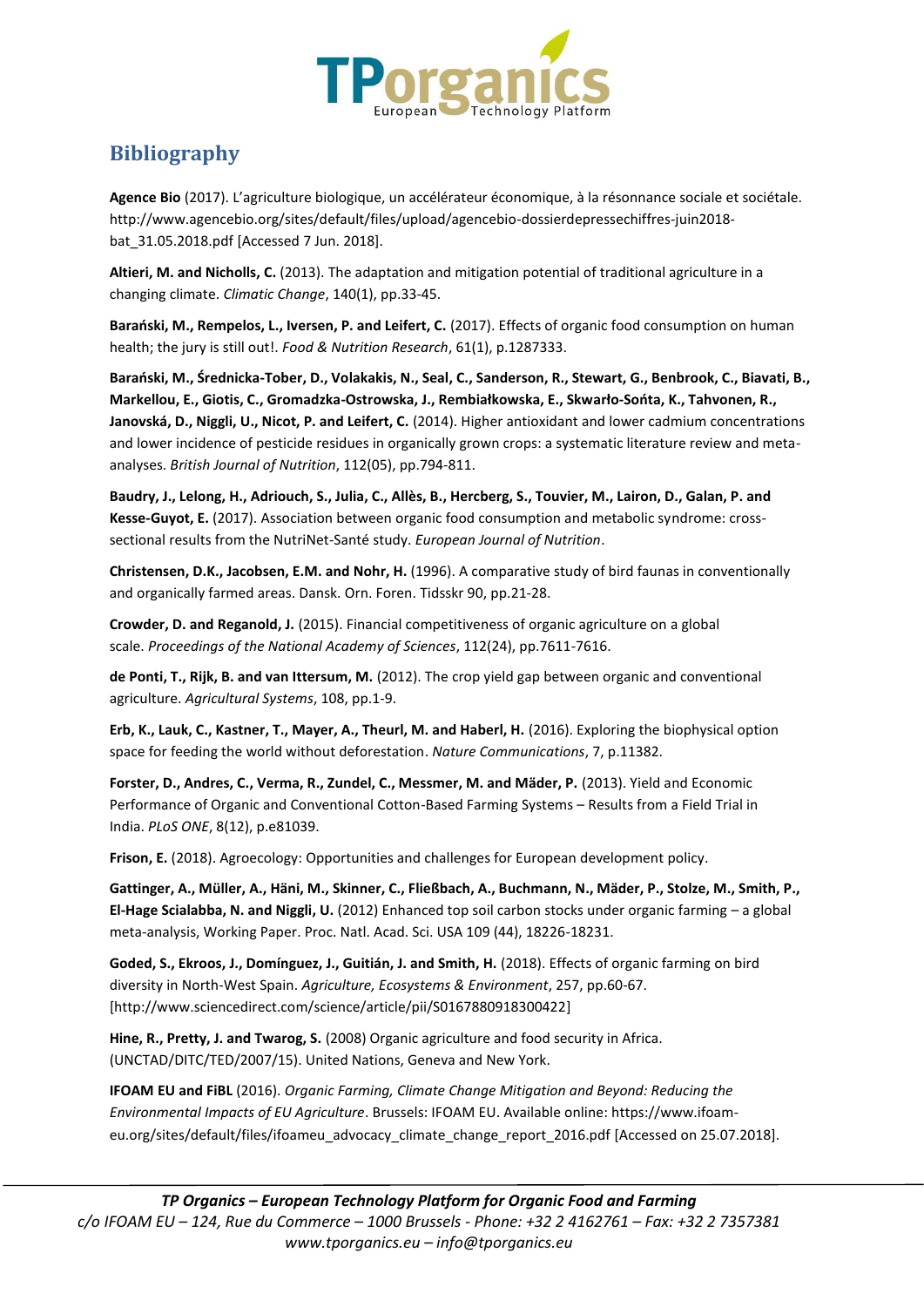

**International Federation of Organic Agriculture Movements** (2008). Criticisms and Frequent Misconceptions about Organic Agriculture: The Counter-Arguments. Bonn: International Federation of Organic Agriculture Movements. Available online:

https://www.ifoam.bio/sites/default/files/page/files/misconceptions\_compiled.pdf [Accessed on 25.07.2018].

**Kesse-Guyot, E., Baudry, J., Assmann, K., Galan, P., Hercberg, S. and Lairon, D.** (2017). Prospective association between consumption frequency of organic food and body weight change, risk of overweight or obesity: results from the NutriNet-Santé Study. *British Journal of Nutrition*, 117(02), pp.325-334.

**Kragten, S. and de Snoo, G.R.** (2008). Field-breeding birds on organic and conventional arable farms in the Netherlands. *Agriculture, Ecosystems & Environment* 126, pp.270-274.

**Lampkin N.H., Pearce, B.D., Leake, A.R., Creissen, H., Gerrard, C.L., Girling, R., Lloyd, S., Padel, S., Smith, J., Smith, L.G., Vieweger, A., Wolfe, M.S.** (2015) The role of agroecology in sustainable intensification. *The Organic Research Center.*

**Lori, M., Symnaczik, S., Mäder, P., de Deyn, G., Gattinger, A.** (2017). Organic farming enhances soil microbial abundance and activity—a meta-analysis and meta-regression. *PLOS ONE* 12, p.e0180442.

**Maeder, P., Fliessbach, A., Dubois, D., Gunst, L., Fried, P., Niggli, U.** (2002). Soil Fertility and Biodiversity in Organic Farming. *Science* 296, pp.1694-1697.

**Mie, A., Andersen, H., Gunnarsson, S., Kahl, J., Kesse-Guyot, E., Rembiałkowska, E., Quaglio, G. and Grandjean, P.** (2017). Human health implications of organic food and organic agriculture: a comprehensive review. *Environmental Health*, 16(1).

**Moakes, S., Mortimer, S., Nicholas, P., Padel, S.** (2011). The Potential for Extending Economic Farmlevel Benchmarking to Environmental and Other Aspects of Farm Performance. Final report to Defra, Project DO0103. Newbury: Organic Research Centre.

**Mueller, A., Schader, C., El-Hage Scialabba, N., Brüggemann, J., Isensee, A., Erb, K., Smith, P., Klocke, P., Leiber, F., Stolze, M. and Niggli, U.** (2017). Strategies for feeding the world more sustainably with organic agriculture. *Nature Communications*, 8(1).

**Niggli, U.** (2014). Sustainability of organic food production: challenges and innovations. *Proceedings of the Nutrition Society*, 74(01), pp.83-88.

**Ponisio, L., M'Gonigle, L., Mace, K., Palomino, J., de Valpine, P. and Kremen, C.** (2014). Diversification practices reduce organic to conventional yield gap. *Proceedings of the Royal Society B: Biological Sciences*, 282(1799), pp.20141396-20141396.

**Orsini, S., Padel, S., Lampkin, N.** (2018) Labour Use on Organic Farms: A Review of Research since 2000. *Organic Farming,* 4(1)**.** DOI: 10.12924/of2018.04010007.

**Schader, C., Muller, A., Scialabba, N., Hecht, J., Isensee, A., Erb, K., Smith, P., Makkar, H., Klocke, P., Leiber, F., Schwegler, P., Stolze, M. and Niggli, U.** (2015). Impacts of feeding less food-competing feedstuffs to livestock on global food system sustainability. *Journal of The Royal Society Interface*, 12(113), p.20150891.

**Schmutz, U. and Foresi, L.** (2017). Vegan organic horticulture – standards, challenges, socio-economics and impact on global food security. *Acta Horticulturae,* (1164), pp.475-484.

**Schmutz, U., et al.** (2008) National-scale modelling of N leaching in organic and conventional horticultural crop rotations - policy implications. Poster at: Cultivating the Future Based on Science: 2nd Conference of the International Society of Organic Agriculture Research ISOFAR, Modena, Italy, June 18-20, 2008.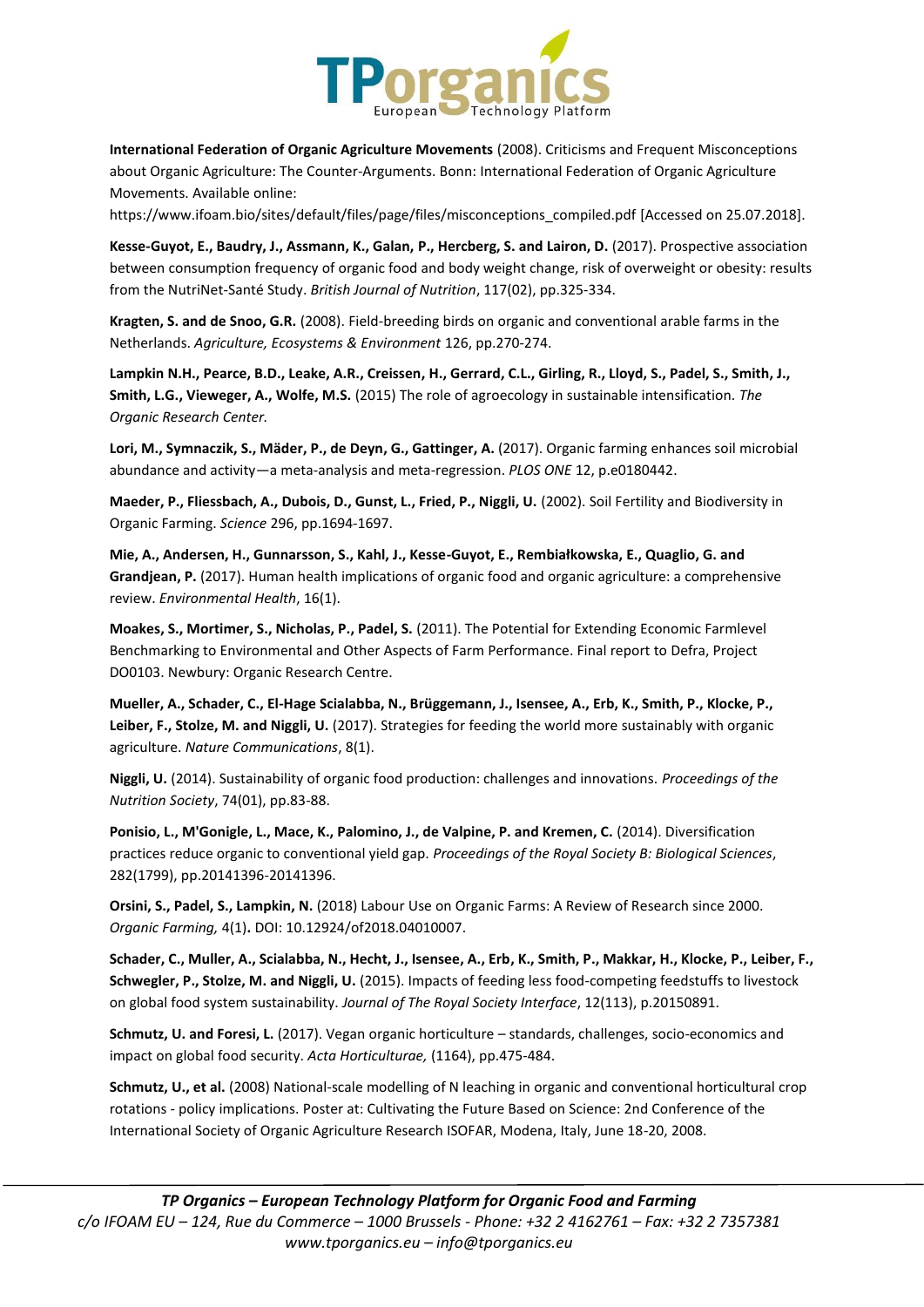

**Schrama, M., de Haan, J.J., Kroonen, M., Verstegen, H., Van der Putten, W.H.,** (2018) Crop yield gap and stability in organic and conventional farming systems. *Agriculture, Ecosystems & Environment,* 256, pp.123-130.

**Seufert, V., Ramankutty, N. and Mayerhofer, T.** (2017). What is this thing called organic? – How organic farming is codified in regulations. *Food Policy*, 68, pp.10-20.

**Seufert, V., Ramankutty, N. and Foley, J.A.** (2012) Comparing the yields of organic and conventional agriculture. *Nature*, 485, pp.229-232.

**Shewry, P., Pellny, T. and Lovegrove, A.** (2016). Is modern wheat bad for health? *Nature Plants*, 2(7), p.16097.

**Skinner, C., Gattinger, A., Mueller, A., Mäder, P., Fließbach, A., Ruser, R. and Niggli, U.** (2014) Greenhouse gas fluxes from agricultural soils under organic and non-organic management – a global meta-analysis. *Science of the Total Environment,* 468-469, pp.553-563.

**Soil Association and Sustain** (2018). Myth and Reality. Organic vs non-organic: the facts. Soil Association.

**Solagro** (2014). Un scénario soutenable pour l'agriculture et l'utilisation des terres en France à l'horizon 2050. Toulouse: Solagro.

**Sutherland, L., Gabriel, D., Hathaway-Jenkins, L., Pascual, U., Schmutz, U., Rigby, D., Godwin, R., Sait, S., Sakrabani, R., Kunin, W., Benton, T. and Stagl, S.** (2012). The 'Neighbourhood Effect': A multidisciplinary assessment of the case for farmer co-ordination in agri-environmental programmes. *Land Use Policy*, 29(3), pp.502-512.

**TP Organics** (2017). Research & Innovation for Sustainable Food and Farming. Brussels: TP Organics. Available online: http://tporganics.eu/wp-content/uploads/2017/11/TPOrganics\_FP9\_position\_paper\_final\_Nov2017.pdf [Accessed on 25.07.2018].

**Tuck, S.L., Winqvist, C., Mota, F., Ahnström, J., Turnbull, L.A. and Bengtsson, J.** (2014) Land-use intensity and the effects of organic farming on biodiversity: a hierarchical meta-analysis. *Journal of Applied Ecology J Appl Ecol*. 2014 Jun; 51(3): 746–755. Published online 2014 Feb 7. DOI: 10.1111/1365-2664.12219.

**Wibbelmann, M., Schmutz, U., Wright, J., Udall, D., Rayns, F., Kneafsey, M., Trenchard, L., Bennett, J. and Lennartsson, M.** (2013) Mainstreaming Agroecology: Implications for Global Food and Farming Systems. Centre for Agroecology and Food Security Discussion Paper. Coventry: Centre for Agroecology and Food Security.

**Willer, H., Lernoud, J.** (2018). *The world of organic agriculture. Statistics and emerging trends 2018*. Rep., FIBL/ IFOAM, Frick, Switz.

**Wittig, F., Heuer, T., Claupein, E., et al.** (2010) Auswertung der Daten der Nationalen Verzehrsstudie II (NVS II): eine integrierte verhaltens- und lebensstilbasierte Analyse des Bio-Konsums. BÖL Abschlussbericht FKZ: 08 OE 056, 08 OE 069. Max Rubner-Institut; Georg-August-Universität Göttingen.

**Zasada, I., Schmutz, U., Wascher, D., Kneafsey, M., Corsi, S., Mazzocchi, C., Monaco, F., Boyce, P., Doernberg, A., Sali, G. and Piorr, A.** (2017). Food beyond the city – Analysing foodsheds and self-sufficiency for different food system scenarios in European metropolitan regions. *City, Culture and Society*.